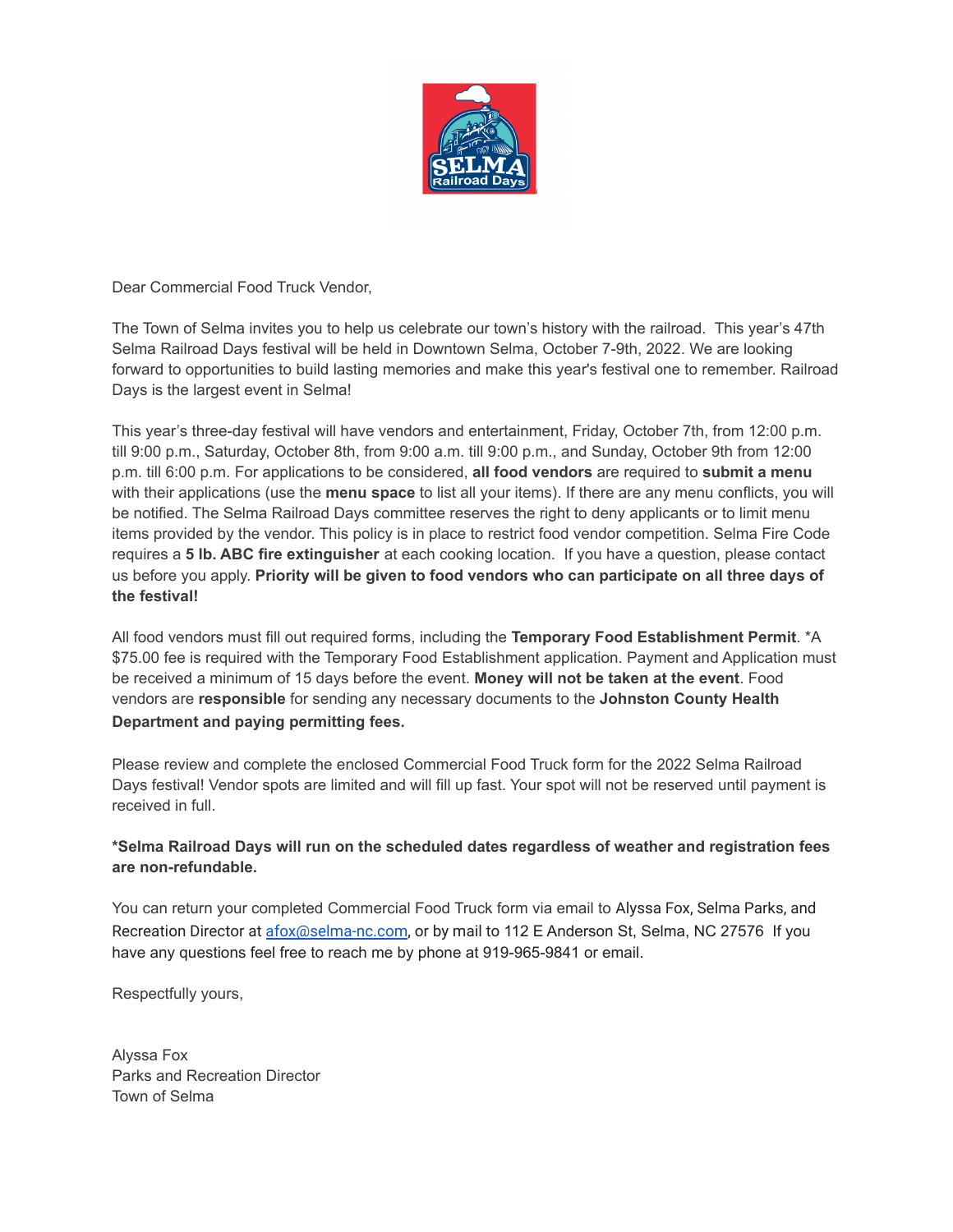

**Yes, I want to be a Commercial Food Truck at the 2022 Selma Railroad Days to be held on**

**Friday, October 7th, Saturday, October 8th & Sunday, October 9th, in Historic Downtown Selma. BUSINESS NAME:**\_\_\_\_\_\_\_\_\_\_\_\_\_\_\_\_\_\_\_\_\_\_\_\_\_\_\_\_\_\_\_\_\_\_\_\_\_\_\_\_\_\_\_\_\_\_\_\_\_\_\_\_\_\_\_\_\_\_\_\_\_\_\_\_\_\_\_

| NC Dept of Revenue Registration Number (Required for vendors selling items): ________________                         |  |  |
|-----------------------------------------------------------------------------------------------------------------------|--|--|
| Employer Identification Number (EIN): ____________________________TRUCK SIZE_______________________                   |  |  |
|                                                                                                                       |  |  |
| *All festival communications will be directed to the primary contact at the email address provided.                   |  |  |
| <b>MENU ITEMS (s)</b>                                                                                                 |  |  |
| <u> 1989 - Johann John Stein, mars an deus Amerikaansk kommunister (</u>                                              |  |  |
| <u> 1989 - Johann Harry Harry Harry Harry Harry Harry Harry Harry Harry Harry Harry Harry Harry Harry Harry Harry</u> |  |  |
|                                                                                                                       |  |  |

**The Selma Railroad Days Festival Committee reserves the right to accept or deny any registration forms. Priority will be given to Vendors that can commit to all 3 days of the festival. Beginning June 15, Vendors will be notified of approval within two weeks of an application being received.**

**\_\_\_\_\_\_\_\_\_\_\_\_\_\_\_\_\_\_\_\_\_\_\_\_\_\_\_\_\_\_\_\_\_\_\_\_\_\_\_\_\_\_\_\_\_\_\_\_\_\_\_\_\_\_\_\_\_\_\_\_\_\_\_\_\_\_\_\_\_\_\_\_\_\_\_\_\_\_\_\_\_\_\_\_**

## **FOOD VENDOR FEE**

| Friday October 7th 12:00 p.m. to 9:00 p.m. (Only) \$150.00                       |  |  |  |
|----------------------------------------------------------------------------------|--|--|--|
| Saturday October 8th 9:00 a.m., to 9:00 p.m. (Only) \$200.00                     |  |  |  |
| Sunday October 9th 12:00 p.m. to 6:00 p.m. (Only) \$100.00                       |  |  |  |
| Friday October 7th & Saturday \$300.00 (Only) \$300.00                           |  |  |  |
| Friday, Saturday & Sunday \$350.00                                               |  |  |  |
| <b>Total Enclosed</b>                                                            |  |  |  |
| Electricity needed: __yes ___no If yes, how many hook ups will you need? _______ |  |  |  |
| (Generators are strongly discouraged)                                            |  |  |  |
|                                                                                  |  |  |  |

What side of the truck do you serve out of? Right\_\_\_\_\_\_\_\_\_\_\_\_\_\_\_\_\_\_\_\_\_Left\_\_\_\_

Payment can be remitted by check to **Selma Railroad Days, 114 North Raiford St. Selma, NC 27576,** or by **credit card over the phone (requires an additional 3.5% processing fee).** Thank you for your support! If you have any questions, please contact **Alyssa Dox at, 919-965-9841 ext. 8001.**

\*Please note, Selma Railroad Days Festival is a **RAIN OR SHINE** event! Registration forms must be received in the office no later than **September 1st, 2022!**

\*Please submit payment within **1 week** after receiving approval notification to secure your spot!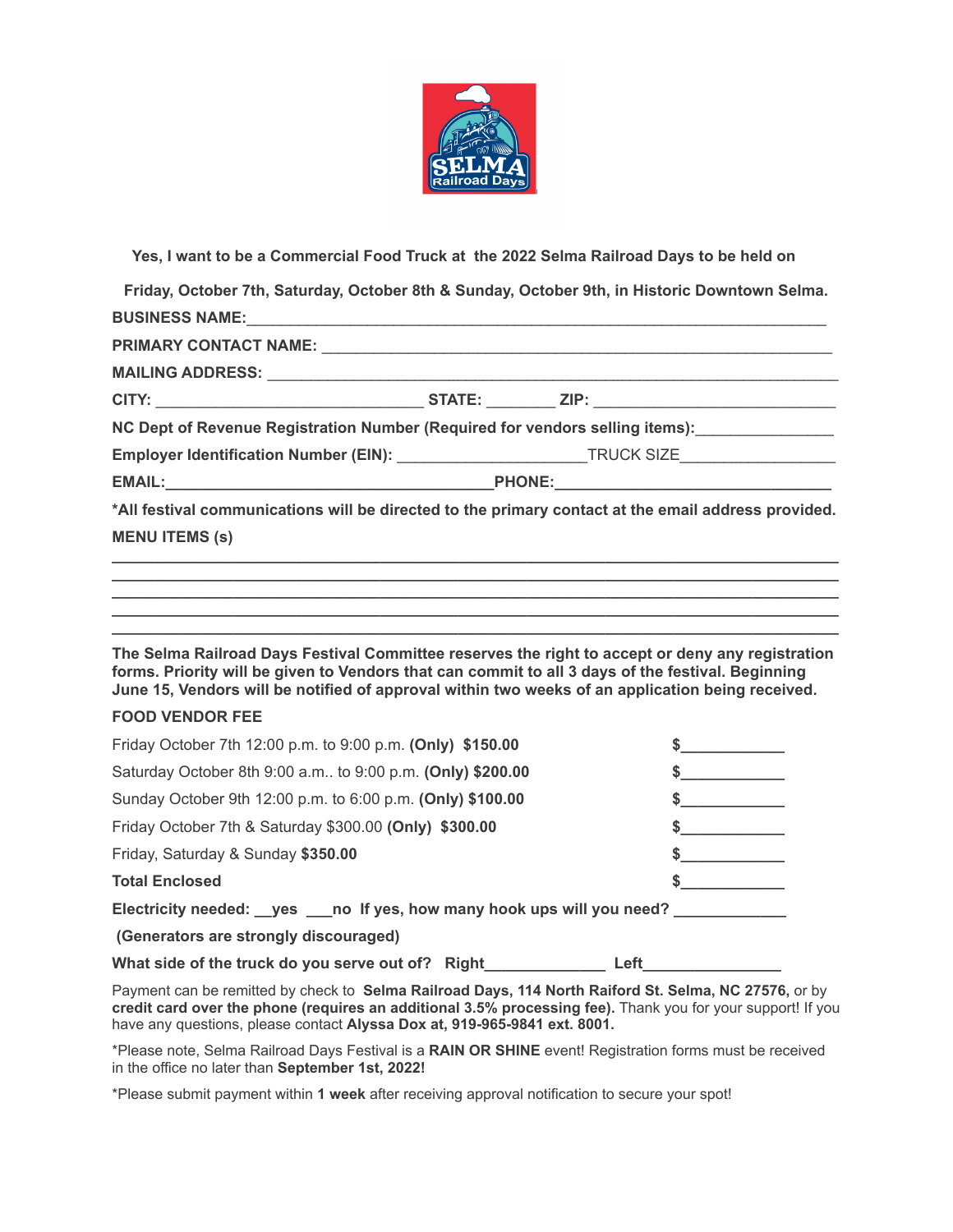

### **Vendors are required to initial beside each policy and rule that you have read and agree to adhere to them. Submit this document with your application to be considered:**

I understand that Selma Railroad Days Festival is a **RAIN OR SHINE** event! Registration forms must be received in the office no later than **September 1st, 2022!** I understand that there will be **no refund issued for my registration fee once it has been submitted.**

> **Initial:\_\_\_\_\_\_\_\_ Food Truck hours:**

All food trucks are required to stay open from: Friday, October 7th, 12:00 p.m. to 9:00 p.m. Saturday, October 8th, 9:00 a.m. to 9:00 p.m. Sunday, October 9th, 12:00 p.m. to 6:00 p.m.

\* Due to safety reasons, vehicles will not be allowed back into the streets until after the festival closes each day. All food trucks will be **required** to be open during festival hours at their assigned locations. Food Trucks will **not** be allowed to close their booths before the end of festival hours at their assigned locations. This rule applies to **every** food truck.

### **Temporary Food Service Establishment Permit:**

You will be **responsible** for sending any necessary documents to the Johnston County Health Department. A copy of this permit must be submitted to the Railroad Days Committee no later than September 1, 2022. You must also have a copy with you at the event. Selma fire code requires a 5 lb. ABC fire extinguisher at each cooking location.

#### **Set-up:**

Once your registration is received, approved and full payment has been made, you will receive an email with complete instructions on arrival time and set up within **two weeks** of the festival. Please follow all signage as you arrive. Bring as few vehicles as possible into the festival area. Unload your vehicle at your space and park your vehicle in the designated lot, then return to your food truck for setup. **Do not leave extra vehicles parked on the side of the street while you set up.** This will prevent you from blocking other vendors from trying to unload.

### **Personal Hygiene:**

Food truck vendors will instruct all their food handlers to wash their hands with soap and water at the wash station beside the Selma Fire Department following each use of the port-a-johns.

### **Power:**

## Please be sure that all electrical cords are heavy-duty and can be used outdoors. If you do not have the proper equipment needed to plug into our outlets, you will not be able to use our electricity. We will not be providing an alternate outlet for you. Do not run your extension cords through the water. You will also need to have a cord cover (i.e. rubber mat, appropriate tape, etc.) to put over your cord to avoid anyone tripping.

## **Water Supply:**

Food trucks will need to provide their water supply. Ice will **not** be provided to food vendors and wastewater needs to be self-contained. We do **not** provide pump-out stations or hook-ups to sewers for

**Initial:\_\_\_\_\_\_\_\_**

**Initial:\_\_\_\_\_\_\_\_**

**Initial:\_\_\_\_\_\_\_\_**

**Initial:\_\_\_\_\_\_\_\_**

**Initial:\_\_\_\_\_\_\_\_**

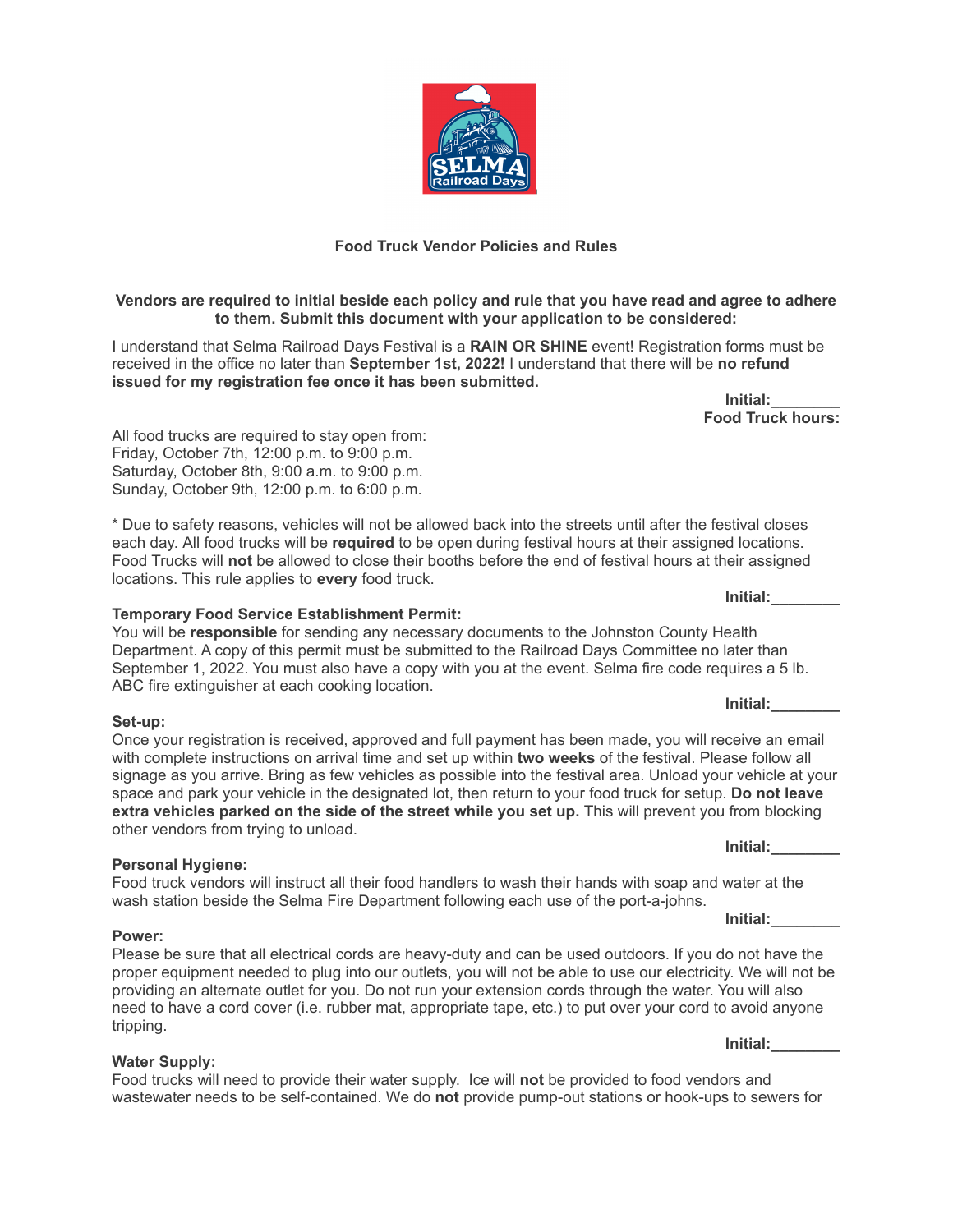**Re-Stocking:** Approximately 10,000 people attended Selma Railroad Days in 2019. You may need to restock supplies during the event. Be prepared to transport your supplies by walking or wheeling them to your truck from the end of the street during the festival. Vehicles will not be allowed on festival streets from 12:00 p.m. to 10:00 p.m. on Friday, 8:30 a.m. – 10:00 p.m. on Saturday, and 10:00 a.m. to 7:00 p.m. on Sunday. **Initial:\_\_\_\_\_\_\_\_**

wastewater. **Initial:\_\_\_\_\_\_\_\_**

## **Breakdown:**

Breakdown time will be between 9:00pm to 10:30 p.m. Friday, 9:00pm to 10:30 p.m. Saturday, and 5:00pm-6:00pm Sunday only. Food Trucks vendors are responsible for cleaning up after themselves and throwing away their trash in bins located throughout the festival. Bring containers to store your used cooking oil. Used oil is not to be poured into the streets, parking lots, yards, behind businesses, or in plastic bags with trash. Please prepare accordingly. If any "trace" is found (i.e. trash, paper, etc.) from a Food Truck after the festival, that vendor will be unable to participate in future festivals.

## **Street Closures:**

Due to safety concerns Raiford Street will remain closed to vehicle access from, 12:00 p.m. to 10:00 p.m. on Friday, 8:30 a.m. – 10:00 p.m. on Saturday, and from 10:00 a.m. to 6:00 p.m. on Sunday. Food Trucks are responsible for unloading and disassembling their trucks in the designated area during their assigned time. Other streets may be blocked (and will be listed in your arrival instructions before the festival). **SET UP MUST BE COMPLETED, AND ALL VEHICLES MOVED OUT OF THE FESTIVAL AREA BY 11:00 AM FRIDAY, 8:30 AM SATURDAY, AND 11:00 AM SUNDAY. Initial:\_\_\_\_\_\_\_\_**

# **North Carolina Department of Revenue Certificate of Registration:**

Vendors conducting sales must prominently display their valid certificate of registration from the North Carolina Department of Revenue. More information can be found at http://www.dornc.com.

## **Sales Tax:**

Vendors are responsible for collecting and reporting sales tax. You can get your North Carolina Sales Tax ID Number if you don't already have one. This can be obtained by filling out an NC-BR form or completing the form online. The website of the NC Department of Revenue is www.dornc.com. You can also call the NC Department of Revenue for information at 1-877-252-3052.

# **Code of Conduct:**

Selma Railroad Days is an inclusive environment and festival safety is critical to all of us! We all must work together to have a memorable and safe Selma Railroad Days festival. All vendors are required to follow all rules and regulations set forth by the Town of Selma. Vendors must conduct themselves professionally and courteously when interacting with festival-goers, fellow vendors, and festival organizers. All printed or visible materials must have clean and appropriate language. Vendors failing to follow this rule will be asked to shut down booth operations and will be escorted out of the festival area. Registration fees will not be refunded and you will not be allowed back to future festivals.

**Initial:\_\_\_\_\_\_\_\_ Please print, sign and date indicating that you have read and agree to the policies and rules.**

**Printed Name**:\_\_\_\_\_\_\_\_\_\_\_\_\_\_\_\_\_\_\_\_\_\_\_\_\_\_\_\_\_\_\_\_\_\_\_**Signature:**\_\_\_\_\_\_\_\_\_\_\_\_\_\_\_\_\_\_\_\_\_\_\_\_\_\_\_\_

**Date:**\_\_\_\_\_\_\_\_\_\_\_\_\_\_\_\_\_\_\_\_\_\_\_\_\_\_\_\_\_\_\_\_\_\_\_\_ For additional information, please contact Alyssa Fox, Selma Parks and Recreation Director at [afox@selma-nc.com,](mailto:afox@selma-nc.com) or by phone at 919-965-9841ext: 8001.



**Initial:\_\_\_\_\_\_\_\_**

**Initial:\_\_\_\_\_\_\_\_**